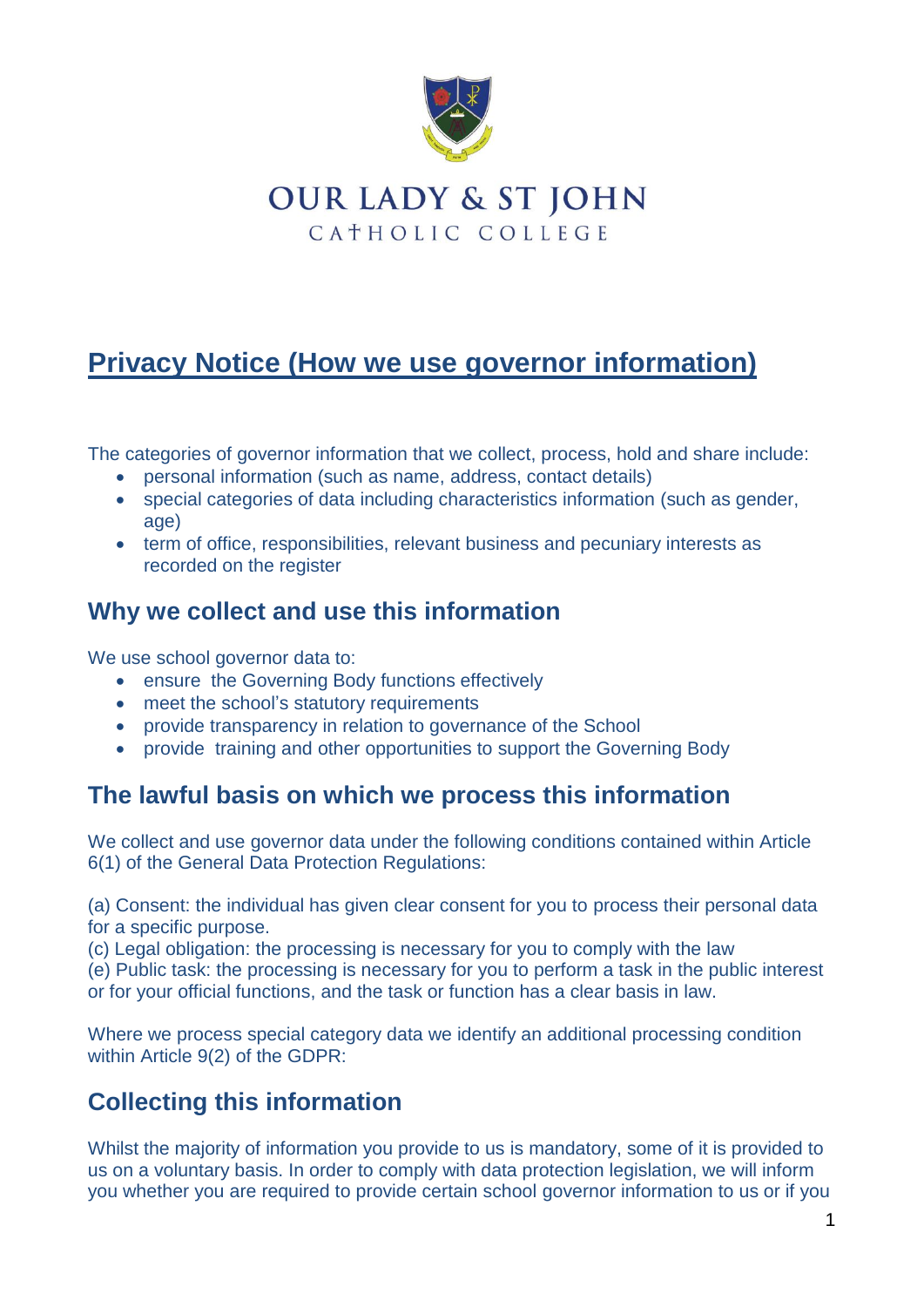

## **OUR LADY & ST JOHN** CATHOLIC COLLEGE

have a choice in this.

### **Storing this information**

We hold governor data for a specified period which is detailed in the School's Retention Schedule which is contained within the IRMS's Information Management Toolkit for Schools. A copy of the retention schedule is available on request from the School's Data Protection Officer.

### **Who we share this information with**

We routinely share this information with:

- The Local Authority
- the Department for Education (DfE)
- independent providers of governor services
- trust or diocesan bodies (if applicable)

#### **Why we share school governor information**

We do not share information about governors with anyone without consent unless the law and our policies allow us to do so.

We are required to share information about our governors with the Local Authority (LA) to enable the Governing Body to function effectively , and with the Department for Education (DfE) under section 538 of the Education Act 1996**.**

#### **Requesting access to your personal data**

Under data protection legislation, you have the right to request access to information about you that we hold. To make a request for your personal information, contact the Business Manager at the school.

You also have the right to:

• object to processing of personal data that is likely to cause, or is causing, damage or distress